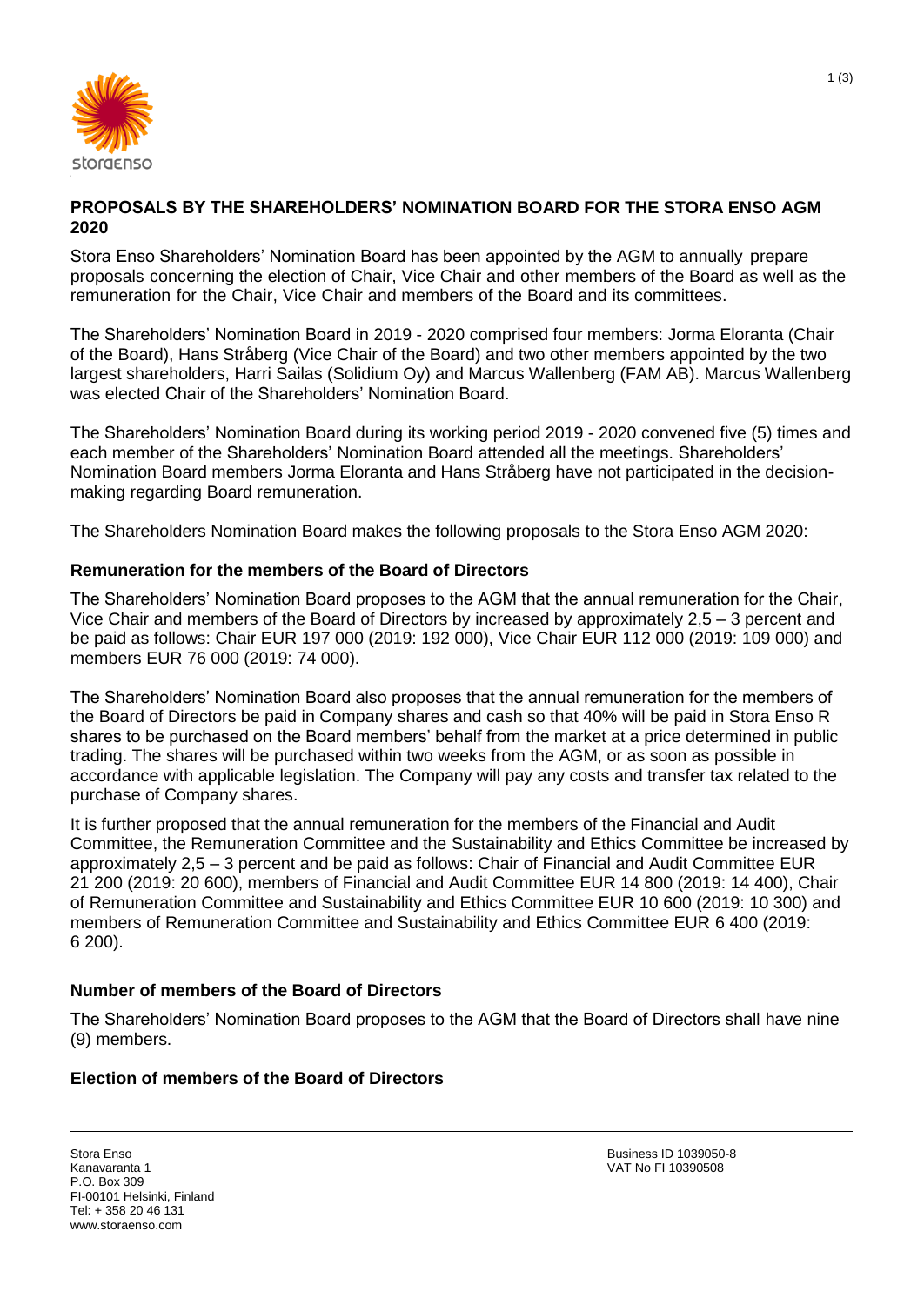The Shareholders' Nomination Board proposes to the AGM that of the current members of the Board of Directors Jorma Eloranta, Elisabeth Fleuriot, Hock Goh, Mikko Helander, Christiane Kuehne, Antti Mäkinen, Richard Nilsson and Hans Stråberg be re-elected members of the Board of Directors until the end of the following AGM and that Håkan Buskhe be elected new member of the Board of Directors for the same term of office.

Göran Sandberg has announced that he is not available for re-election to the Board of Directors.

The Shareholders' Nomination Board proposes that Jorma Eloranta be elected Chair and Hans Stråberg be elected Vice Chair of the Board of Directors.

Håkan Buskhe, M.Sc. Eng., Licentiate of Engineering, born 1963, Swedish citizen, has a strong industrial operative background and management experience having acted as CEO of several leading Swedish companies and as of 12 February 2020 as CEO of FAM AB. Prior to his current position Buskhe has acted as CEO and President of SAAB AB (2010 - 2019) and E.ON Nordic (2008 – 2010). Previous working experience further includes executive positions in E.ON Sweden (2006 – 2008), acting as CEO of the logistics company Schenker North (2001 – 2006) as well as several positions in Storel AB (1998 – 2001), Carlsberg A/S (1994 – 1998) and Scansped AB (1988 – 1994). Buskhe has further held positions as Board member in several venture capital companies. He is independent of the company but not of its significant shareholders due to his position as CEO of FAM AB. Buskhe currently does not own shares in Stora Enso.

The Shareholders' Nomination Board has received and reviewed the results of the evaluation of the proposed Board member's independence as well as the results of the annual Board performance evaluation. The Board performance evaluation material has also included a report on Board member interviews by the Chair of the Board of Directors. The Shareholders' Nomination Board has taken these as well as the Company's Board Diversity Policy into account in its work when preparing the above proposal.

The Shareholders' Nomination Board has in 2019 considered its previous evaluation of competencies that may be further strengthened in the long-term Board succession planning. In its proposal for the AGM 2020 the Shareholders' Nomination Board has proposed a Board composition that includes two women and seven men in the age range of 49 years to 69 years and representing a total of five different nationalities.

The Shareholders' Nomination Board finds that the proposed composition of the Board reflects diversity and a good variety of skills and experiences among the Board members following the principles set out in the Company's Board Diversity Policy except as regards the aim to ensure a good and balanced gender diversity. The Shareholders' Nomination Board notes that the aim going forward is in particular to strengthen the gender diversity. Electing Håkan Buskhe as new member to the Board would bring a strong leadership and management as well as industrial competence and experience to the Board and in the view of the Shareholders' Nomination Board add strong value to the Board as a collective.

The aim of the Shareholders' Nomination Board going forward is to continuously evaluate the long-term competencies that would benefit the Board work as well as ensure that a Diversity of Thought is maintained on the Board. The Shareholders' Nomination Board particularly notes that the aim going